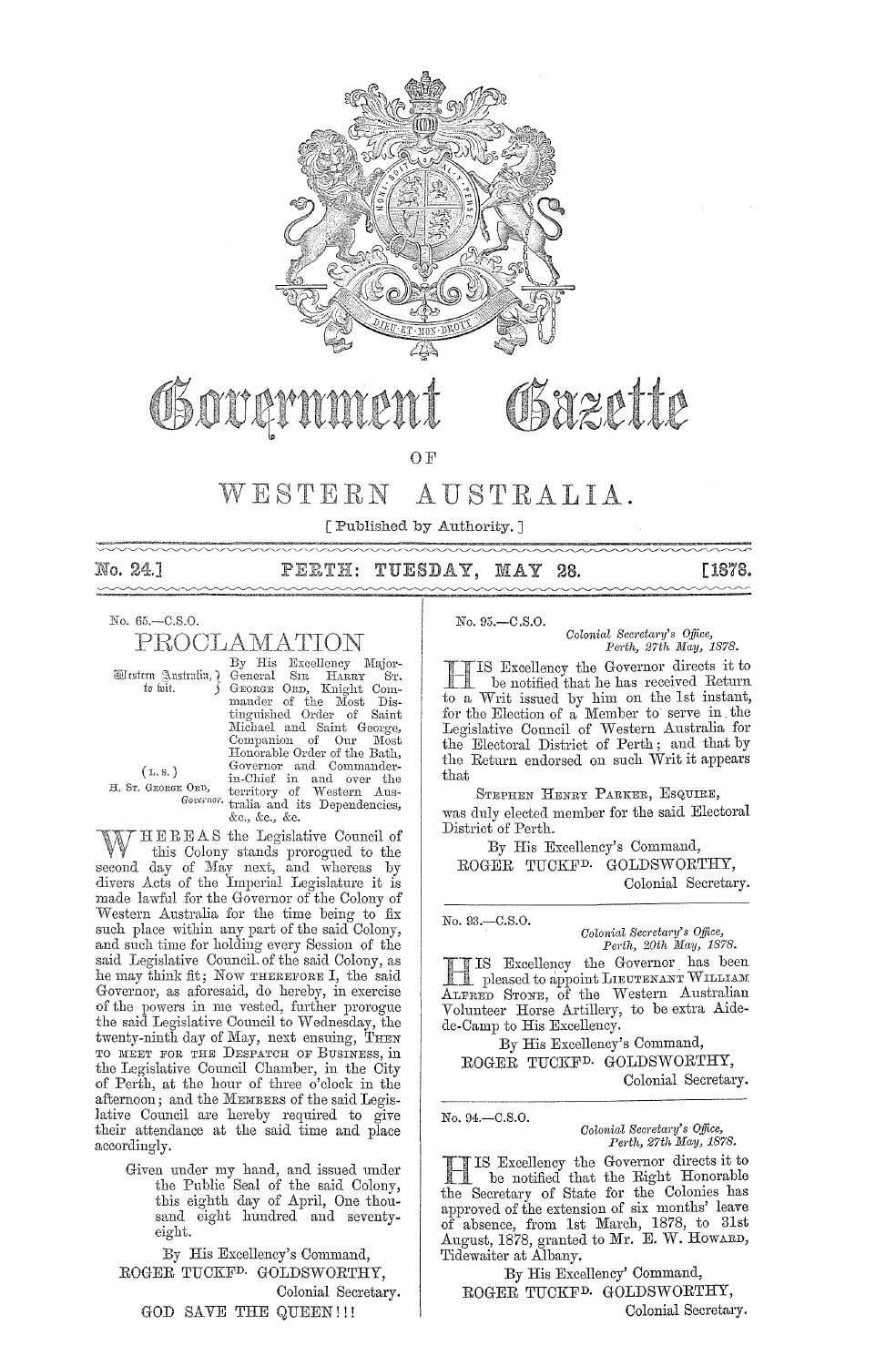No. 50.-C.8.0.

## *Colonial Secretary's Office,*<br>Perth, 8th March, 1878.

I T is hereby notified that the Government is<br>prepared to let, with immediate possession,<br>the Public Public positions in the commission the Public Buildings hitherto occupied as a Police Station viz. ;-

#### 131-miles, Albany Road (with paddock of about 50 acres).

For particulars apply to the Superintendent of Police.

By His Excellency's Command, ROGER TUCKFD. GOLDSWORTHY, Colonial Secretary.

No. 96.-C.8.0.

*Colonial Secretary's Office,*<br>*Perth, 27th May, 1878.* 

*Perth, 27th May, 1878.*<br> **H IS Excellency the Governor directs the**<br> **H** Is publication of the following Notices to publication of the following Notices to Mariners, for general information.

By His Excellency's Command, ROGER °TUCKFD. GOLDSWORTHY, Colonial Secretary.

> *Hyd1'ogmphic Notice.*   $\begin{array}{c} \text{[No. 4.]} \\ \text{PACIFIC} \end{array}$ NOTICE No. 40.

#### SOUTH-WESTERN PART.

#### APPROACHES TO THE FIJI ISLANDS.

The following information relating to Zephyr reef; and to the nonexistence of Hunter Island has been recently received. $a$ 

ZEPHYR REEF.—H.M.S. Pearl when passing the reported locality of this reef, on the night of the 4th June, 1876, struck soundings, obtaining two casts of  $5\frac{1}{2}$  fathoms. The course was altered, and sail shortened, but a

could be obtained in 12 holioms.<br>The position of these soundings, deduced from observations<br>made on the preceding and subsequent days by the Pearl, was<br>in latitude 16° 0' 20" S., and longitude 177° 6' W., or S. 59° E.<br>(tr

H.M. Ships *Sapphire* and *Alacrity* (June, 1876) searched in vain for Zephyr reef in the position originally assigned to it, the latter vessel sounding in 100 fathoms without finding bottom; it is therefore probable that the  $5\frac{1}{2}$  fathoms obtained<br>in H.M.S. *Pearl* is a part of the shoal on which the Zephyr<br>obtained 15 fathoms, and on which it is reported (on native<br>authority) that a rock level w

The position given by H.TlLS. *Pea"l* has been adopted for Zephyr reef, viz., latitude 16° 0' 20" S., longitude 1770 6' W.

ONASEUSE OR HUNTER ISLAND.<br>ONASEUSE OR HUNTER ISLAND, stated to have been discovered<br>July 20th, 1823, by Captain Hunter in the ship Donna Carme-*Ula, a*nd placed in latitude 15° 31′ S., longitude 176° 11′ E. ;c was<br>searched for by H.M. Ships *Rosario* (November, 1870 and July,<br>1874) and *Blanche* (February, 1875)d without being seen.

Form information collected by Mr. Thurston at Levuka, a<br>resident of much local experience, and from the evidence of<br>several masters of mechanic collected by Mr. Thurston at Levuka, a<br>resident of much local experience, and

It is therefore probable that Niu-afu, or Good Hope island<br>(in latitude  $15^{\circ}34'$  S., longitude  $175^{\circ}41'$  W.), situated on nearly<br>the same parallel of latitude as the reported Hunter island, but<br>in West longitude, is Hunter, and that an erroneous assumption of East longitude for West longitude has led to the error.

Onaseuse or Hunter island has eonsequently heen expunged from the Admiralty eharts.

*Ifydrographic Office, Admiralty, London, 19th Fcbruary, 1878.* 

 $a$  See Admiralty chart of Fiji or Viti group, No. 2,691; Pacific S. W. Shock, No. 76, No. 76, No. 76, No. 76, No. 76, No. 76, No. 76, No. 76, No. 76, No. 76, No. 76, No. 76, No. 76, No. 76, No. 76, No. 76, No. 76, No. 76

### NOTICE TO MARINERS. [No. 27. ] AUSTRALIA-SOUTH COAST.

#### SPENCER GULF.

(1) INTENDED LIGHT·VESSEL ON EASTERN SHOAL. The Government of South Australia has given Notice, that it is intended early in 1878, to establish a light-vessel off the North end of Eastern shoal, entrance to Port Augusta :-- The light will be a fixed white light.

Also, that further information will he given of the exhibition of this light.

MURRAY RIVER-LAKE ALEXANDRINA.

(2) REVOLVING LIGHT ON MALCOLM POINT.

*Also, that on 1st February, 1878, a light would be exhibited from a lighthouse recently erected on Malcolm Point, Lake Alexandrina ;--*

The light is a *revolving* white light, having total eclipses *enthirty seconds*, elevated 70 feet above the ordinary level of the late, and should be visible in clear weather from a. distance 10 miles.

The light tower and keeper's dwelling are painted white.

Position approximate, lat.  $35^{\circ}$  31' S., long. 139° 11' E.

By Command of their Lordships,<br>FREDE. J. EVANS,<br>*IIydrographer*.

*Hydrographic Office, Admiralty, London,*<br> *19th February, 1878.*<br>
This Notice affects the following Admiralt:

This Notice affects the following Admiralty Charts :--<br>
This Notice affects the following Admiralty Charts and Spencer gulfs, No.<br>  $2380b$ , and Woods point to Lowly point, No. 463 : Also, Admiralty List<br>
of Lights in Sout

#### NOTICE TO MARINERS.

#### [No. 15. ] AUSTRALIA-SOUTH COAST.

#### PORT PHILLIP-SOUTH CHANNEL.

#### ADDITIONAL LIGHT UNDER ARTHUR'S SEAT.

The Government of Victoria has given notice, that on 11th<br>November, 1877, an additional light was exhibited from the<br>lighthouse under Arthur's Seat, South Channel, Port Philip :---

The light is a *fixed* white light, placed 40 feet below the red light, and only visible between the same bearings as the red light, viz., from S. by W.  $\frac{1}{3}$  W. to S. E.  $\frac{1}{4}$  E; it should be seen in clear weathe

N OTE.--Vessels outward bound by the south channel, will now make the light under Arthur's Seat more readily. The Middle ground will be avoided by keeping this white light and the red light in sight.

The bearings are Magnetic. *Variation* 83° *Easterly in 1878.*)<br>By Command of their Lordships,<br>FREDK. J. EVANS,<br>Hydrograpler,

*Hydrographic Office, Admiralty, London,* 31st January, 1878.

This notice affects the following Admiralty Charts :—Tars strait, Share Shari, No. 1035 b; port Phillip, No. 1171 a; and port Phillip entrance, No. 1747 b; No. 1747 and the Sharida, Australia, No. 1757 a. 1887.<br>No. 2747 b:

#### TENDERS ACCEPTED.

*P1tblic WOl'ks' o'Oice, Perth, 22ncl Mny, 1878.* 

MONGER, STEPHEN,

To erect a School House at Wandering, for the sum of  $\pounds129$  14s. 11d.

#### HIGHAM & SON.

To supply and deliver at the Magazine, Fremantle, 10001bs. of blasting powder, for the sum of £43 15s.

#### HEAL & COMISH.

To erect a Railway Station at Geraldton, in accordance with the plans and specifications, within six months, for the sum of  $\mathcal{L}1278$  7s. 8d. Also to execute any extra masonry required, at 8s. 6d. per superficial foot.

> JAS. H. THOMAS, Director of Public Works;

#### $Department of Public Works,$  $Perth, 17th$  May, 1878.

rI"1ENDERS (endorsed "Tender for Light- . keeper's Quarters, Geraldton,") will be keeper's Quarters, Geraldton,") will be received at this Office until noon of Monday, the 24th June, from persons willing to erect Assistant Lightkeeper's Quarters at Geraldton.

Copies of plan and specification may be seen at the office of the Resident Engineer, Champion Bay.

Tenders to state the shortest time in which the building will be erected.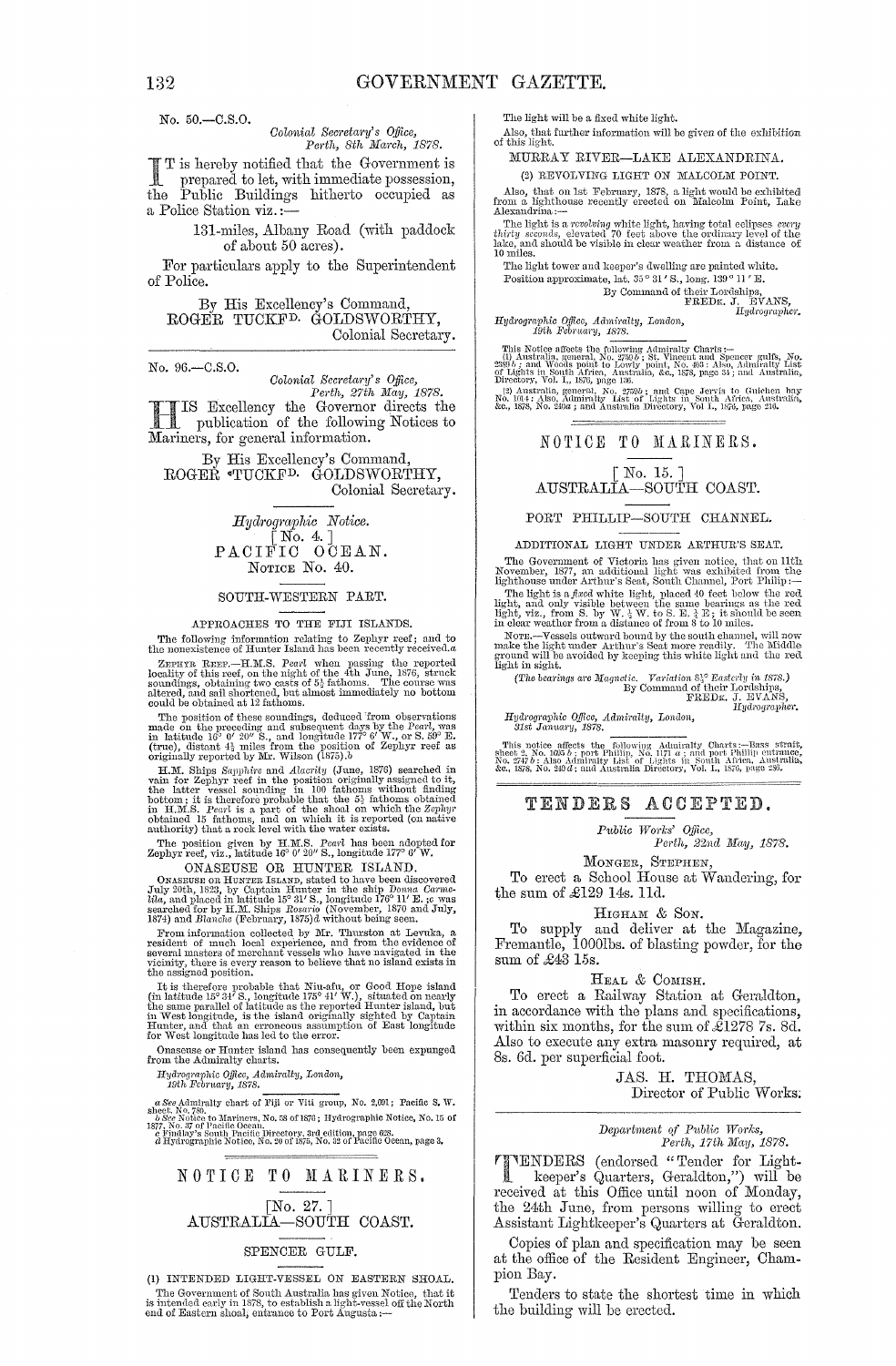The Government do not bind themselves to accept the lowest or any tender, and will require the guarantee of two responsible persons for the due performance of the Contract.

Forms of Tender may be had on application to the various Resident Magistrates, and at the Public Works' Office, Perth, where Plans, Specifications, Conditions, and full particulars can be obtained.

No tender will be entertained unless on the prescribed form.

> JAS. H. THOMAS, Director of Public Works.

*Depal·tment of Pttblic Works,*  Pedh, 24th *April,* 1878.

**TTENDERS** (endorsed "Tender for Police<br>Station, Esperance Bay,") will be re-.. Station, Esperance Bay,") will be received at. this Office until noon of Friday, the 31st May, from persons willing to erect a Police Station at Eucla.

Tenders to state the shortest time in which the work will be performed.

Copies of Plan and Specification may be seen at the Office of the Government Resident, Albany.

The Government do not bind themselves to accept the lowest or any tender, and will require the guarantee of two responsible persons for the due performance of the Contract.

Forms of Tender may be had on application to the various Resident Magistrates, and at the Public Works' Office, Perth, where Plans, Specifications, Conditions, and full particulars can be obtained.

No tender will be entertained unless on the prescribed form.

> JAS. H. THOMAS, Director of Public Works.

#### NOTICE.

 $Department of Public Works,$ Perth, 27th May, 1878.

THE time for the receipt of Tenders (en-<br>dorsed "Tender for Railway Station, Northampton,") has been extended until noon of Saturday, the 15th June.

> JAS. H. THOMAS, Director of Public Works.

## *Surveyor General's Office,*<br>Perth, 9th May, 1878.

TENDERS will be received at the Telegraph Stations at Eucla and Albany, or at the Surveyor General's Office, Perth, on or before Saturday, the first day of June next, from persons willing to perform the following service,  $\tilde{v}$ iz.: Either to (1) Bore or (2) Sink a Wellshaft for Water on the Hampton Range, Eucla District, in such locality as may be agreed on, within a distance of not less than  $10$  (ten) miles North of the face of the Range, 20 (twenty) miles West of the Telegraph Station at Eucla.

Tenders to state price per foot, for all necessary plant, labor, and materials for boring or sinking, to a depth not to exceed three hundred feet, through either rock or any other formation met with.

Fuller particulars can be obtained from the Surveyor General's Office, Perth.

> By His Excellency's Command, MALCOLM FRASER, Surveyor General.

#### DEPARTMENT OF LAND TITLES.

#### Transfer of Land Act, **1874.**

**TAKE NOTICE** that George Glyde of Perth<br> **L** Esquire as being entitled to an estate in fee simple<br>
in possession in the following parcels of land has made<br>
application to bring the same under the operation of<br>
the above-n measuring in length two chains two and a half links.<br>On the North West by a line parallel and equal in<br>length to the South-Eastern boundary. On the South<br>West by seventy-five links (less three feet for a footpath<br>west by s

to have any right title or interest in any of the aforesaid<br>parcels of land are hereby required to lodge with the<br>Registrar of Titles on or before the 24th day of June<br>next a *caveat* forbidding the same from being brought

under the operation of the said Act.<br>
J. C. H. JAMES,<br>
Commissioner of Land Titles.

Perth, 20th May, 1878.

Transfer of Land Act, 1874. TAKE NOTICE that application has been made by<br>
I John Wall Hardey of Grove Farm Esquire as<br>
being entitled to an estate in fee simple in possession<br>
in "Perth Building Lot A 23" as the same is described<br>
in the maps and bo record therein to bring the same under the operation of

the above-named Act.<br>AND FURTHBR TAKE NOTIOB that all persons claim-<br>ing to have any title or interest in aforesaid Lot A 23<br>ARE HEREBY REQUIRED to lodge with the Registrar of Titles on or before the twenty-fourth day of June next a *caveat* forbidding the same from being brought under the operation of the said Act.

J. C. H. JAMES,

Perth, 20th May, 1878. Commissioner of Land Titles.

Transfer of Land Act, 1874. TAKE NOTICE that John Septimus Roe and William Knight both of Perth Esquires have made application to bring under the operation of the above-named Act all that parcel of land known and described in the maps and books of the Survey Office as " Perth Town Lot L 10."

AND FURTHER TAKE NOTICE that all persons claiming to have any right title or interest in the aforesaid land ARB ureREST REQUIRTY TO LODGE with the SR (First day of July next a *caveat* forbidding the same from being brought under the operation of the said Act. J. C. H. J AMES, Commissioner of Land Titles.

Perth, 20th May, 1878.

Transfer of Land Act, **1874.**  TAKE NOTICE that John Morgan of Northam<br>farmer as being entitled to an estate in fee simple in possession in the undermentioned parcels of land has<br>made application to bring the same under the operation<br>of the above-named Act viz. "Avon Locations I'1  $2'$ <br>and part of "Avon Location S" containing 1000 acres<br>also

AND FURTHER TAKE NOTICE that all persons claiming<br>to have any estate or interest in the lands aforesaid<br>ARE HEREBY REQUIRED to lodge with the Registrar of Titles on or before the 8th day of July next a *caveat* forbidding the same from being brought under the operation of the said Act.

J. C. H. JAMES Commissioner of Land Titles.

Perth, 24th May, 1878.

Transfer of Land Act, 1874. **TIMEE NOTICE that William Dalgetty Moore of** Tremantle Merchant and George Walpole Leake<br>of Perth Solicitor as being entitled to an estate in fee<br>simple in possession have made application to bring the<br>undermentioned parc the above-named Act viz. Avon Locations 1S and 77. Also the South-Eastern portion of Avon Location NI containing 4700 acres.